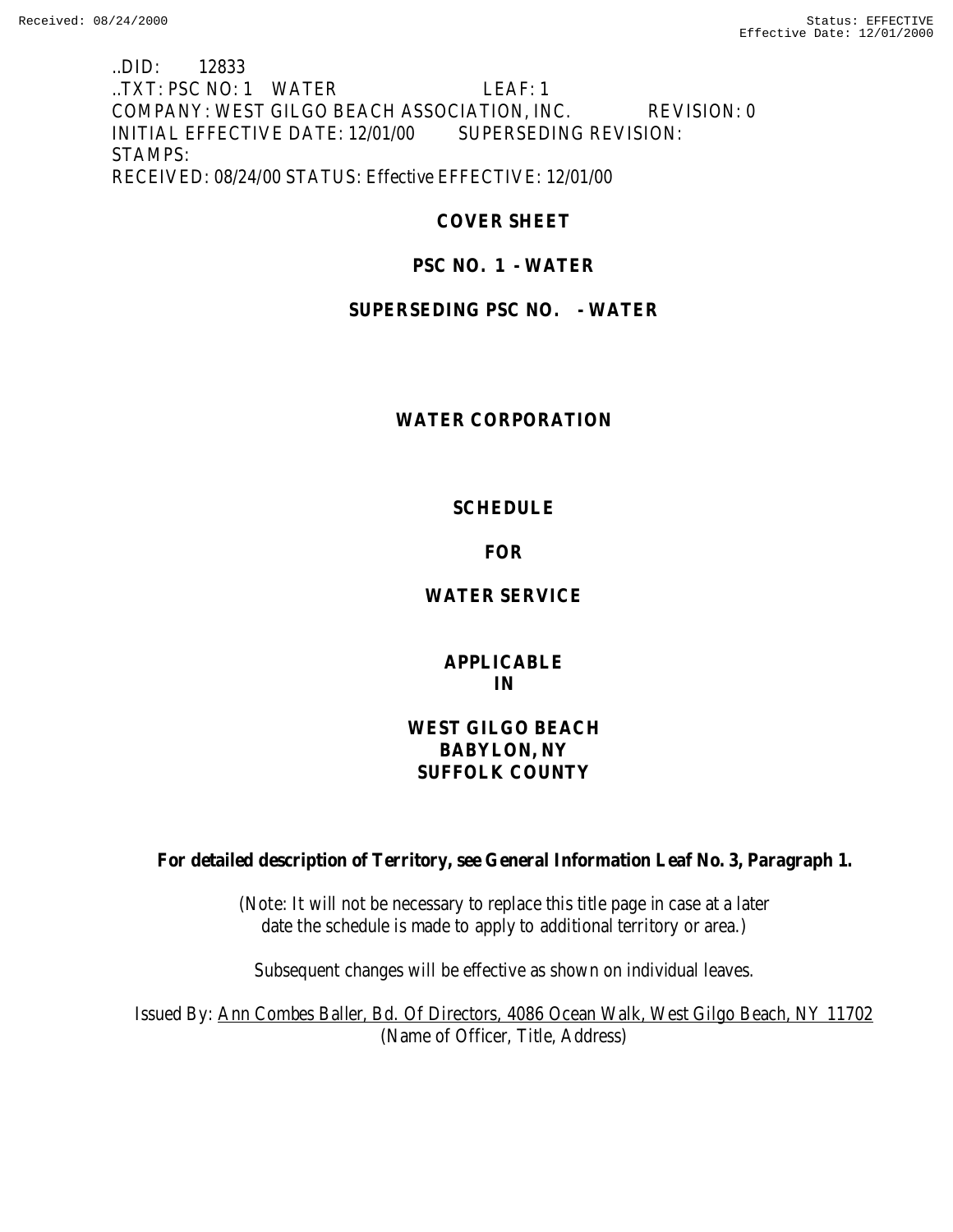..DID: 12840 ..TXT: PSC NO: 1 WATER LEAF: 2 COMPANY: WEST GILGO BEACH ASSOCIATION, INC. REVISION: 0 INITIAL EFFECTIVE DATE: 12/01/00 SUPERSEDING REVISION: STAMPS: RECEIVED: 08/24/00 STATUS: Effective EFFECTIVE: 12/01/00

#### **TABLE OF CONTENTS**

|    | <b>GENERAL INFORMATION</b>                                                                                                                                                       | <b>LEAF NO.</b> |           |
|----|----------------------------------------------------------------------------------------------------------------------------------------------------------------------------------|-----------------|-----------|
| 1. | Territory                                                                                                                                                                        |                 | 3         |
| 2. | <b>Application for Water Service</b>                                                                                                                                             |                 | 3         |
| 3. | Deposits - Security                                                                                                                                                              |                 | 3         |
| 4. | Deposits - Interest                                                                                                                                                              |                 | 4         |
| 5. | Deposits - Return                                                                                                                                                                |                 | 4         |
| 6. | Deposits - Other                                                                                                                                                                 |                 | 4         |
| 7. | <b>General Rules</b>                                                                                                                                                             |                 | $5 - 6$   |
| 8. | Metered Service                                                                                                                                                                  |                 | $6 - 7$   |
| 9. | <b>Unmetered Service</b>                                                                                                                                                         |                 | 7         |
|    | 10. Extension of Mains                                                                                                                                                           |                 | 7         |
|    | 11. Discontinuance of Service - Non-payment                                                                                                                                      |                 | $7 - 8$   |
|    | 12. Discontinuance of Service - Other                                                                                                                                            |                 | $8 - 9$   |
|    | 13. Discontinuance of Residential Service - Special Procedures                                                                                                                   |                 | 9         |
|    | 14. Deferred Payment Agreements                                                                                                                                                  |                 | 9         |
|    | 15. Complaint Handling Procedures                                                                                                                                                |                 | 10        |
|    | 16. Restoration of Service                                                                                                                                                       |                 | $10 - 11$ |
|    | 17. Interest on Customer Overpayments                                                                                                                                            |                 | 11        |
|    | 18. Regulation                                                                                                                                                                   |                 | 11        |
|    | <b>RATES</b><br>Service Classification No. 1<br>Issued By: Ann Combes Baller, Bd. Of Directors, 4086 Ocean Walk, West Gilgo Beach, NY 11702<br>(Name of Officer, Title, Address) |                 | 12        |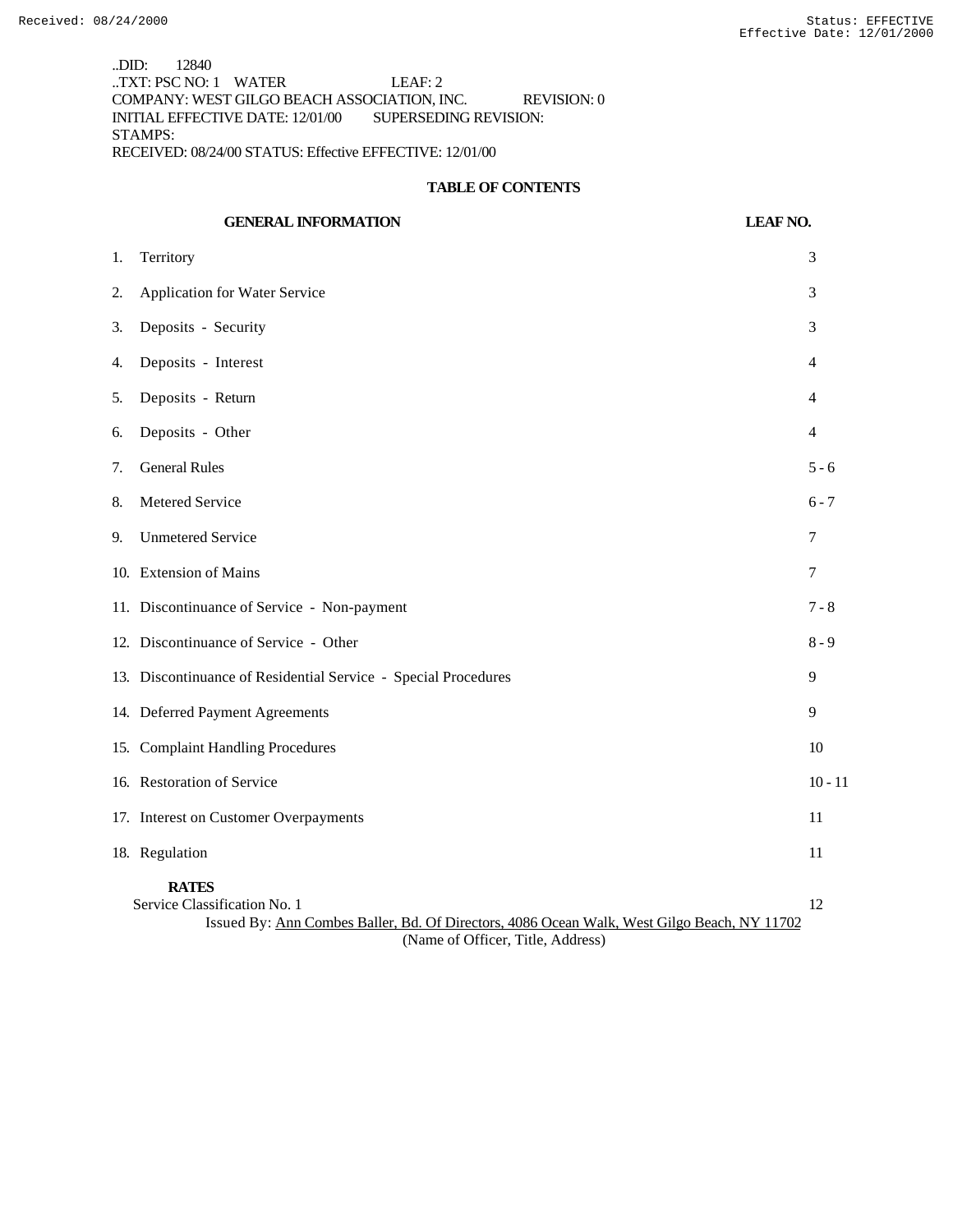..DID: 12841 ..TXT: PSC NO: 1 WATER LEAF: 3 COMPANY: WEST GILGO BEACH ASSOCIATION, INC. REVISION: 0 INITIAL EFFECTIVE DATE: 12/01/00 SUPERSEDING REVISION: STAMPS: RECEIVED: 08/24/00 STATUS: Effective EFFECTIVE: 12/01/00

### **GENERAL INFORMATION**

1. Territory (County, Town, Development, Streets, etc.)

 West Gilgo Beach Babylon, NY Suffolk County

- 2. Application for Water Service
	- A. Written application for service may be required.
	- B. A separate application may be required for each premises.
	- C. Premises may be subject to inspection by the company.
	- D.Applications need not be accepted from customers with charges due on any water accounts with the company. The company must accept an application if the customer enters into a deferred payment agreement.

E.Service pipe installations are subject to company approval.

### 3. Deposits - Security

- A.As a condition of receiving service, the company may require a deposit from customers that are delinquent (having a bill remaining unpaid 23 days from the date mailed), seasonal, short term or temporary or who have had service terminated for non-payment during the preceding 6 months. In addition, a deposit may also be required from a nonresidential customer whose credit has not been established with the company. A delinquent customer shall be provided with a written notice 20 days before the deposit is assessed which states that failure to make timely payments will permit the company to require a deposit from such customer.
- B.Deposits from applicants and customers may not exceed two times the estimated average monthly bill for a calendar year, except in the case of customers whose usage varies widely where deposits may not exceed twice the average monthly bill for the peak season.

C.The company shall perform an annual review of the billing history of every customer who has a deposit with the company to assure that a deposit is still required under (3A) above and that the amount of the deposit conforms with (3B) above. The company reserves the right to review the deposit at any time. If a review shows that the deposit held falls short of the amount the company may require by 25 percent or more, the company may require the payment of an additional amount. If a review shows that the deposit held exceeds the amount required by 25 percent or more, the company shall refund the excess to the customer. The customer may request a downward revision of the deposit. Issued By: Ann Combes Baller, Bd. Of Directors, 4086 Ocean Walk, West Gilgo Beach, NY 11702

(Name of Officer, Title, Address)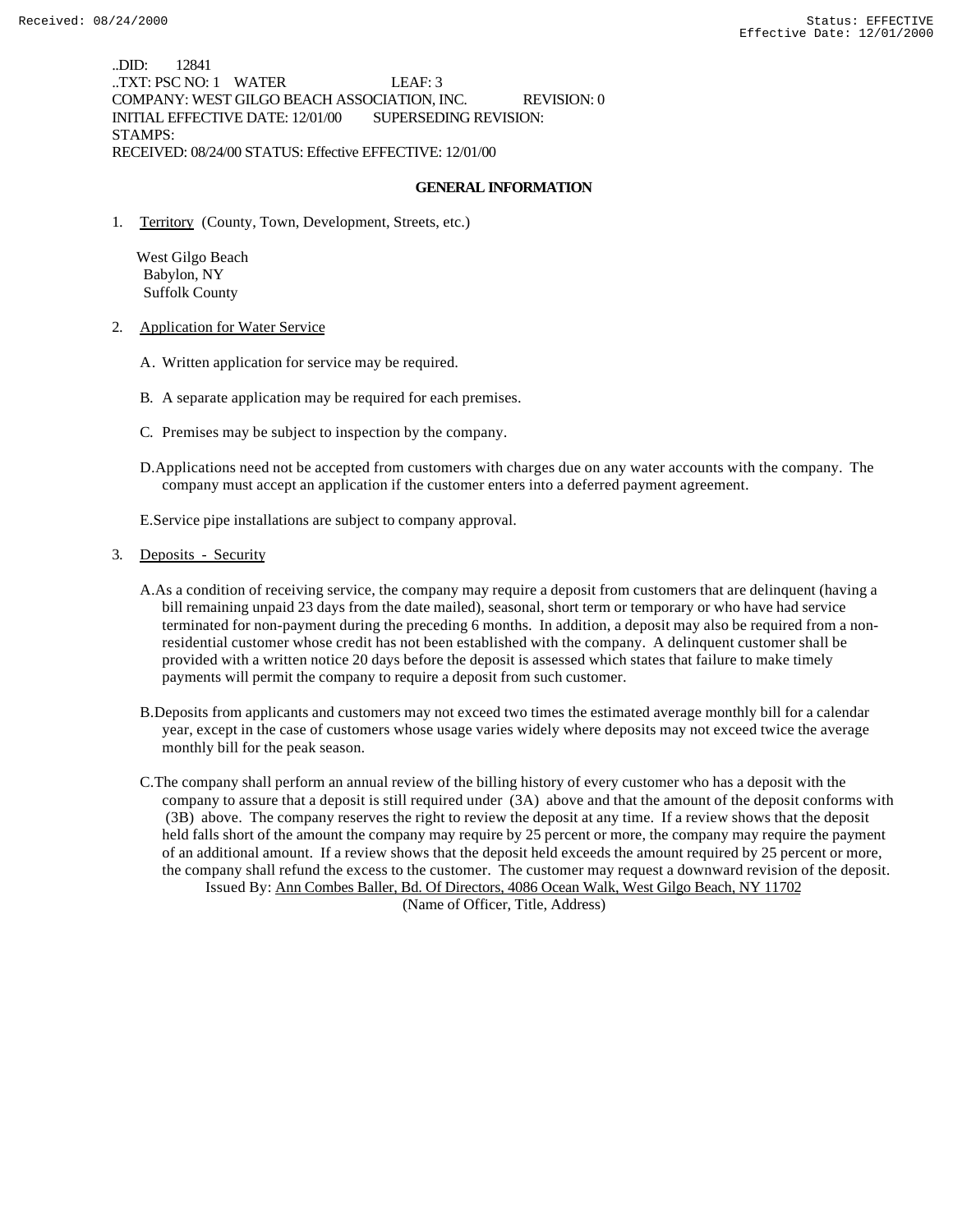..DID: 12842 ..TXT: PSC NO: 1 WATER LEAF: 4 COMPANY: WEST GILGO BEACH ASSOCIATION, INC. REVISION: 0 INITIAL EFFECTIVE DATE: 12/01/00 SUPERSEDING REVISION: STAMPS: RECEIVED: 08/24/00 STATUS: Effective EFFECTIVE: 12/01/00

#### **GENERAL INFORMATION**

### 4. Deposits - Interest

Every deposit shall earn simple interest at the rate per annum prescribed by the Public Service Commission. The interest must be paid to customers when the deposit is returned. If the deposit has been held for 12 consecutive months or more, the interest must be credited to the customer no later than the first bill rendered after the next succeeding first day of October and at the end of each succeeding 12 month period.

#### 5. Deposits - Return

- A.The company shall return to a customer a deposit or portion of a deposit and all interest thereon no more than 30 days after:
	- (1) the day the account is closed and all bills are paid; or
	- (2)the date of the first bill for service rendered after a 12 month period during which time the customer was not delinquent, provided there is no other basis for the company to request a deposit; or
	- (3)a review of the deposit shows that a reduction of the deposit is warranted.
- B.A deposit or portion of a deposit plus interest thereon that is subject to return may be credited to the customer's account in the amount of any outstanding charges. If any balance remains, a refund check shall be issued.
- 6. Deposits Other
	- A.In the event that the applicant desires service for a trailer or other non-permanent structure, he shall deposit with the company all costs of the connection of such service. Said deposit shall bear simple interest as required above and shall be refunded at the end of 10 years, or sooner in the event that a permanent structure for such service connection is completed.
	- B.The company may also require deposits from customers to guarantee future payments as set forth in lawn sprinkler, main extension, or other forms of contracts which are in a form approved by the Public Service Commission. The interest rates for these deposits will be the same as the interest rates for security deposits and such interest will be credited to the customer as prescribed by Commission rules.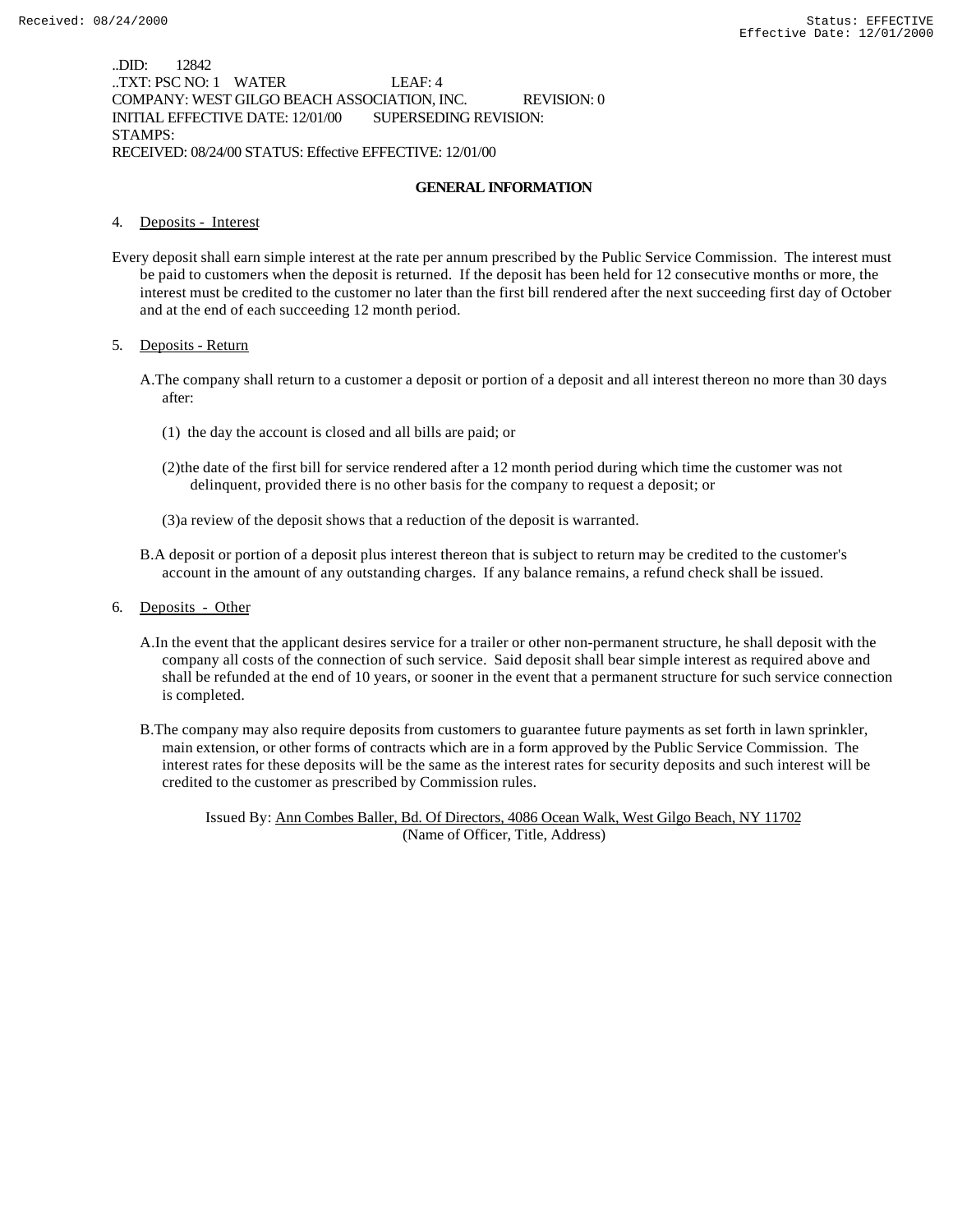..DID: 12843 ..TXT: PSC NO: 1 WATER LEAF: 5 COMPANY: WEST GILGO BEACH ASSOCIATION, INC. REVISION: 0 INITIAL EFFECTIVE DATE: 12/01/00 SUPERSEDING REVISION: STAMPS: RECEIVED: 08/24/00 STATUS: Effective EFFECTIVE: 12/01/00

#### **GENERAL INFORMATION**

### 7. General Rules

- A.Customers must provide 10 days' written notice prior to the date on which termination of service is requested or prior to a change of occupancy, until which date the customer will be responsible for payment of service.
	- B.Fire hydrants shall not be used without the written permission of the company or unless in conformance with filed fire protection tariff provisions.
	- C.The company will not be liable for damage resulting from the presence of its facilities, supply, or use of water service, except damage resulting from gross negligence of the company.
	- D.The company may shut off water in its mains to make repairs and extensions. Where possible, proper advance notice will be made to customers affected.
	- E.The use of water for sprinkling, swimming pools, or other less essential uses may be restricted or prohibited where such use may unreasonably reduce the adequacy of service for other domestic purposes.
	- F.There must be a separate service for each premises.
	- G.Installation of service pipes and mains will not normally be made when the ground is frozen.
	- H.The customer is responsible for service pipes and plumbing within the property line. Any plumbing work done on the customer's service pipe is subject to approval by the company. No underground work shall be covered up until it has been inspected and approved by the company.
	- I.All leaks on customer premises or the customer portion of the service pipe must be repaired as soon as possible.
	- J.All mains, services (up to the property line) and other water system facilities will be maintained and replaced by the company.
	- K.The company will supply water in the distribution system at pressures between 20 and 100 pounds per square inch (psi) and will strive, where practicable, to maintain a normal working pressure of 60 psi with a minimum of 35 psi. If the company makes changes to its system which cause the pressure to increase to over 100 psi to existing customers, the company will be responsible for the first installation of the necessary equipment in the customer's premises. From that point on the equipment will be considered part of the customer's internal plumbing and the customer will be responsible for its maintenance or replacement. If a water pressure reducing valve, in the customer's or applicant's opinion, is necessary or desired to safeguard the plumbing, it is the customer's or applicant's responsibility to purchase, install and maintain this equipment. Where a pressure reducing valve is used it is also advisable to install a suitable pressure relief valve. All installations will comply with the local building codes and standards and are considered a part of the customer's internal plumbing.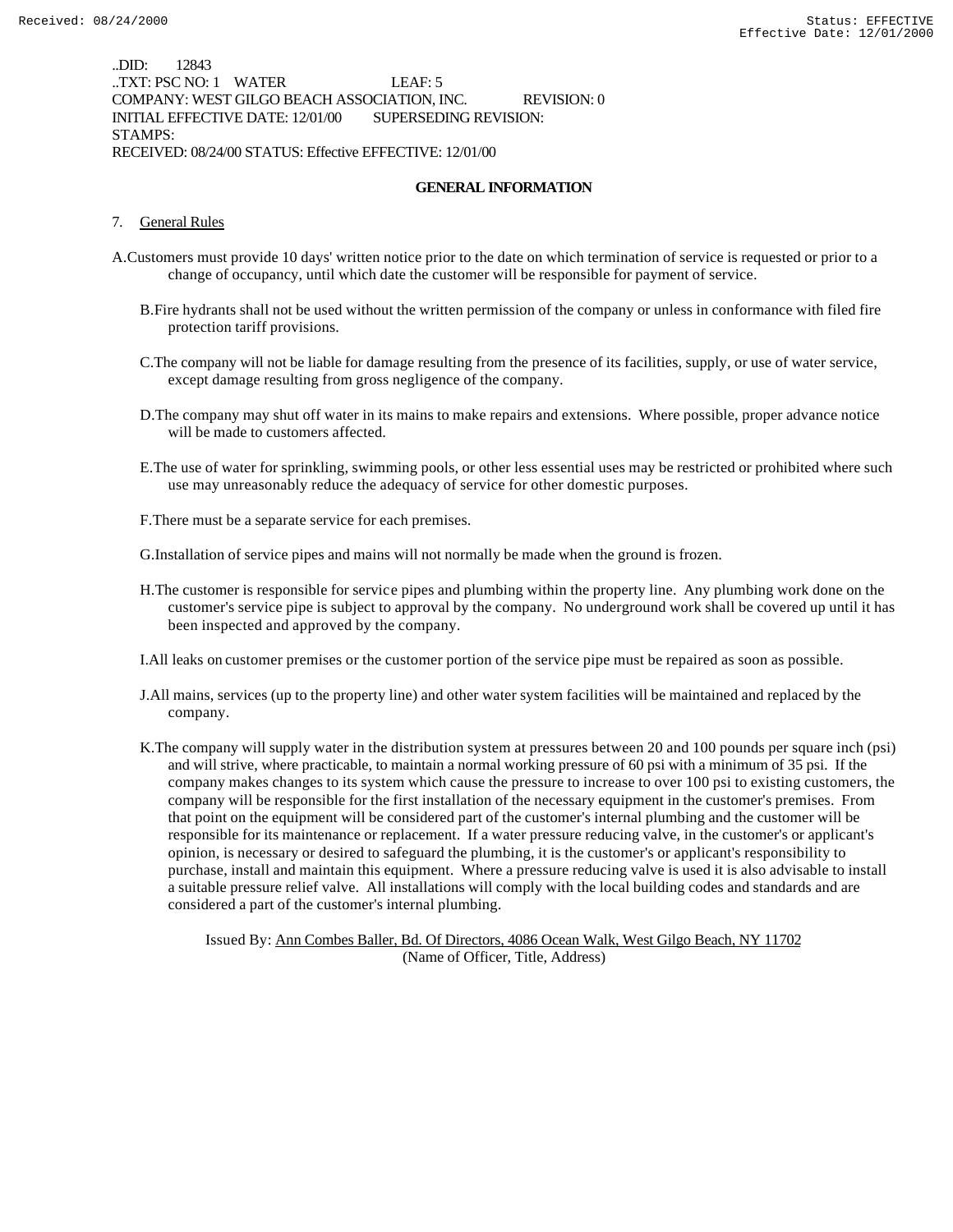..DID: 12844 ..TXT: PSC NO: 1 WATER LEAF: 6 COMPANY: WEST GILGO BEACH ASSOCIATION, INC. REVISION: 0 INITIAL EFFECTIVE DATE: 12/01/00 SUPERSEDING REVISION: STAMPS: RECEIVED: 08/24/00 STATUS: Effective EFFECTIVE: 12/01/00

### **GENERAL INFORMATION**

- L.Where an applicant is seeking service at an elevation or gradient which could not otherwise be adequately serviced by existing plant, the company will require that the applicant bear the additional cost of providing such extraordinary service, or in the alternative, require the applicant to purchase, install and maintain the necessary special equipment, such as a hydro-pneumatic system, needed to serve the premises. The installation of a hydro-pneumatic system as part of the customer's internal plumbing may be subject to approval of the Health Department and should comply with local building codes and standards.
- M.Cross connections to water sources other than the company's or with other facilities are strictly prohibited. Customers must, at their expense, install and maintain such backflow prevention devices as may be required by the company in accordance with good water works practice or applicable laws or regulations.
- N.Customers must permit company representatives to enter their premises on reasonable request for purposes relating to the operation and maintenance of the company's system, including inspection of the customer's and the company's facilities, installation, reading, testing, replacement and removal of meters, and terminating and restoring service.
- O.No person shall maliciously, willfully or negligently break, damage, destroy, uncover, deface, block access to or tamper with any pipe, valve, meter, structure, appurtenance or equipment which is a part of the water works system.
- 8. Metered Service (if applicable and provided for in Service Class No. \_ or Nos. \_)

A.A meter of a type approved by the Commission is required for each premises.

- B.The company will furnish, install, and maintain the meter. Unless the meter register is set at zero, the company shall attach a tag with the date and meter dial reading at the time of installation.
- C.The customer will provide a location for the meter acceptable to the company and will be responsible for the cost of repairing damage resulting from human interference, frost, backflow of hot water, or other such causes.
- D.Where the company agrees it is necessary to set a meter outside the building, it shall be installed at the expense of the customer in a pit acceptable to the company which is both water-tight and frostproof. The cover of the pit shall be fastened with a convenient locking device. Where the distance from the property line to the front wall of the building is greater than 75 feet, the company may require that the meter be set in a pit at or near the property line. If the pit is to be installed on property not owned or controlled by the customer, written consent of the owner of the property shall be obtained prior to the installation.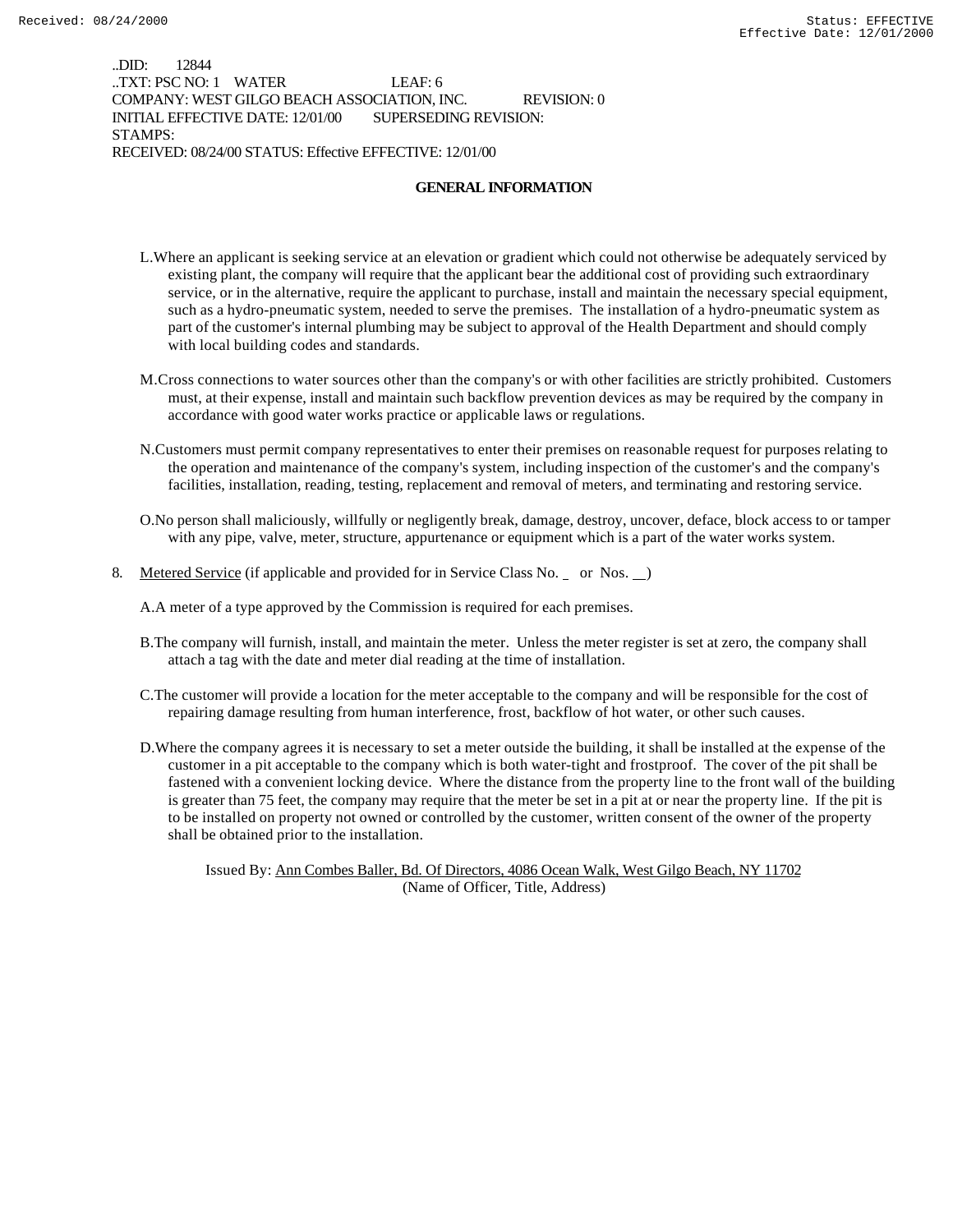..DID: 12834 ..TXT: PSC NO: 1 WATER LEAF: 7 COMPANY: WEST GILGO BEACH ASSOCIATION, INC. REVISION: 0 INITIAL EFFECTIVE DATE: 12/01/00 SUPERSEDING REVISION: STAMPS: RECEIVED: 08/24/00 STATUS: Effective EFFECTIVE: 12/01/00

### **GENERAL INFORMATION**

E.The company reserves the right to remove, test, and replace the meter.

- F.The company shall afford the customer an opportunity to verify the final reading of any water meter removed from the premises and obtain the customer's signature on a meter removal card which shows the date removed and the reading.
- G.Meters will be tested in conformance with rules of the Public Service Commission. In the case of a disputed account involving the accuracy of the meter, the company will have the meter tested upon the request of the customer. Should the customer request to have a second meter test within 1 year, the customer will be responsible for the actual cost incurred to have the meter tested including the cost to remove the meter, payable in advance to the company. This fee will be refunded if the meter's final weighted average is found to register in excess of 100 percent. Adjustments in bills for over-registration of the meter will be made in accordance with the current rules of the Public Service Commission.

H.Bills will show meter readings and the dates read.

I.Bills will be reasonably estimated where a meter has been inaccessible and will be so indicated on the bill.

J.Where a meter has ceased to register or its percentage of accuracy cannot be determined, an estimated bill for the current period may be rendered. For all other periods the bill shall be the minimum applicable charge.

9. Unmetered Service (if applicable and provided for in Service Class No.  $1$  or Nos.  $)$ 

All applicable provisions of this tariff shall apply.

10. Extension of Mains

Mains will be extended in conformance with Commission Rules and Regulations found in 16 NYCRR, Part 501.

11. Discontinuance of Service - Non-Payment

 Service may be discontinued under the following provisions: for non-payment of any amount due for water supplied, for failure to make any payment due under a deferred payment agreement or for meter repairs (see Section 8C), for failure to post a required deposit or for failure to pay any fee or charge accruing under the contract or tariff.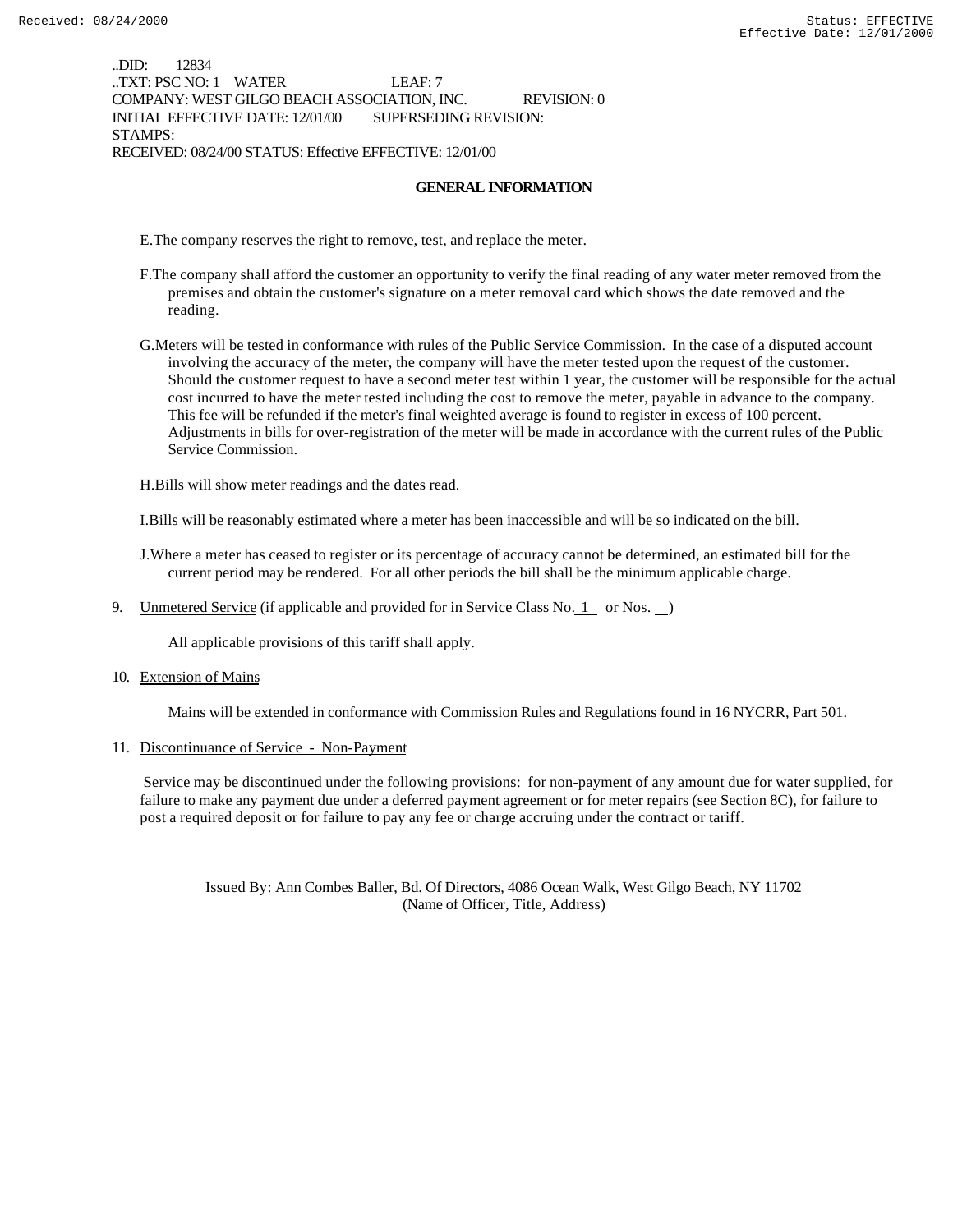..DID: 12835 ..TXT: PSC NO: 1 WATER LEAF: 8 COMPANY: WEST GILGO BEACH ASSOCIATION, INC. REVISION: 0 INITIAL EFFECTIVE DATE: 12/01/00 SUPERSEDING REVISION: STAMPS: RECEIVED: 08/24/00 STATUS: Effective EFFECTIVE: 12/01/00

### **GENERAL INFORMATION**

- A.A bill not paid within 23 days of mailing is considered delinquent, and the company may discontinue service after complying with 16 NYCRR, Part 533 which requires: (1) 15 days written notice if served personally, or (2) 15 days after a registered letter containing such notice has been signed or refused, or (3) 18 days after mailing written notice in a post-paid wrapper. Service will not be re-established until payment of all proper arrears, charges and deposits is made or a deferred payment agreement is entered into. Receipt of a subsequently dishonored negotiable instrument in response to a notice of discontinuance shall not constitute payment of the customer's account and the company shall not be required to issue additional notice prior to discontinuance. There will be a charge for processing all returned checks equal to the bank charge plus a handling fee of \$5.00 (not to exceed the maximum allowed by section 5-328 of General Obligations Law).
- B.The company will not discontinue service to residential premises for non-payment of bills on a Friday, Saturday, Sunday, public holiday (as defined in General Construction Law), or on a day on which the utility's main office is closed. Discontinuance can only take place from Monday to Thursday between the hours of 8 a.m. and 4 p.m.
- C.The company will not discontinue service for non-payment of bills to any person or entity receiving public assistance if the payment for such service is to be paid directly by the Department of Social Services or by the local Social Services representatives.

### 12. Discontinuance of Service - Other

- A.Service rendered under any application, contract or agreement may be discontinued by the company after reasonable notice for any of the following reasons:
	- (1)For willful or indifferent waste of water due to any cause or for non-authorized use of water.
	- (2)For failure to protect from damage the meter and connection, or for failure to protect and maintain the service pipe or fixtures on the property of the customer in a condition satisfactory to the company.
	- (3)For tampering with any meter, connections, service pipe, curb cock, seal or any other appliance of the company controlling or regulating the customer's water supply.
	- (4)For failure to provide the company's employees reasonable access to the premises supplied, or for obstructing the way of ingress to the meter or any other appliances controlling or regulating the customer's water supply.
	- (5)In case of vacancy of the premises.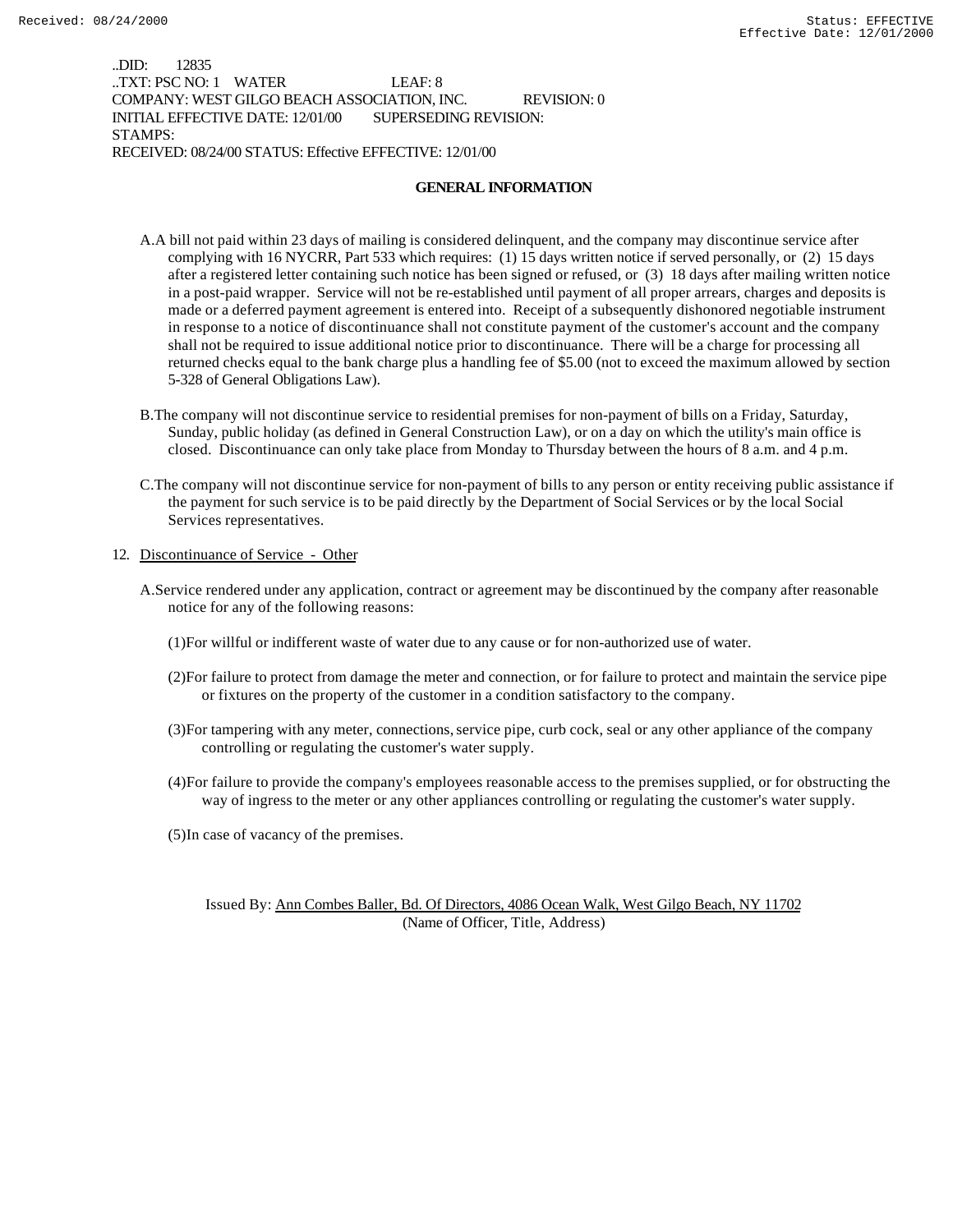..DID: 12836 ..TXT: PSC NO: 1 WATER LEAF: 9 COMPANY: WEST GILGO BEACH ASSOCIATION, INC. REVISION: 0 INITIAL EFFECTIVE DATE: 12/01/00 SUPERSEDING REVISION: STAMPS: RECEIVED: 08/24/00 STATUS: Effective EFFECTIVE: 12/01/00

### **GENERAL INFORMATION**

- (6)For cross connections.
- (7)For submetering or reselling water.
- (8)For non-compliance with water usage restrictions.
- (9)For violation of any rule or regulation of the company as filed with the Public Service Commission, provided such violation affects the reliability or integrity of the water system.
- B.Written notice of discontinuance of service shall contain the information required by 16 NYCRR Section 533.3 and will be given except in those instances where a public health hazard exists.
- C.The company may, at any time, temporarily discontinue water service in case of accident, or for the purpose of making connections, alterations, repairs, changes, etc.
- D.Except as stated in the preceding paragraph, or in the case of a violation that threatens the integrity of the water system, the company shall not discontinue service to any customer on a Friday, Saturday, Sunday, Public Holiday or on a day when the company is not open for business. Public Holiday shall refer to those holidays defined in the General Construction Law.

### 13.Discontinuance of Residential Service - Special Procedures

 If termination of service would result in serious impairment to health and safety, the company must delay the termination of service or, if service has already been terminated, must restore service, for thirty days under the following conditions:

- A. all occupants are either blind, disabled, 62 years of age or older or 18 years of age or under;
- B. a medical emergency exists; or
- C. if heating would be affected between November 1 and April 1.

 It is the customer's responsibility to notify the company that such conditions exist and to provide any required documentation. The company may require that the customer make appropriate arrangements to pay any arrears as well as pay current bills.

14. Deferred Payment Agreements

 In addition to those circumstances in Section 13, the company will consider granting customers reasonable payment terms in cases where a customer is threatened with termination of service, or where the company has issued a backbill to a customer. Any such agreement may require the customer to make a reasonable down payment, and to pay current bills when issued.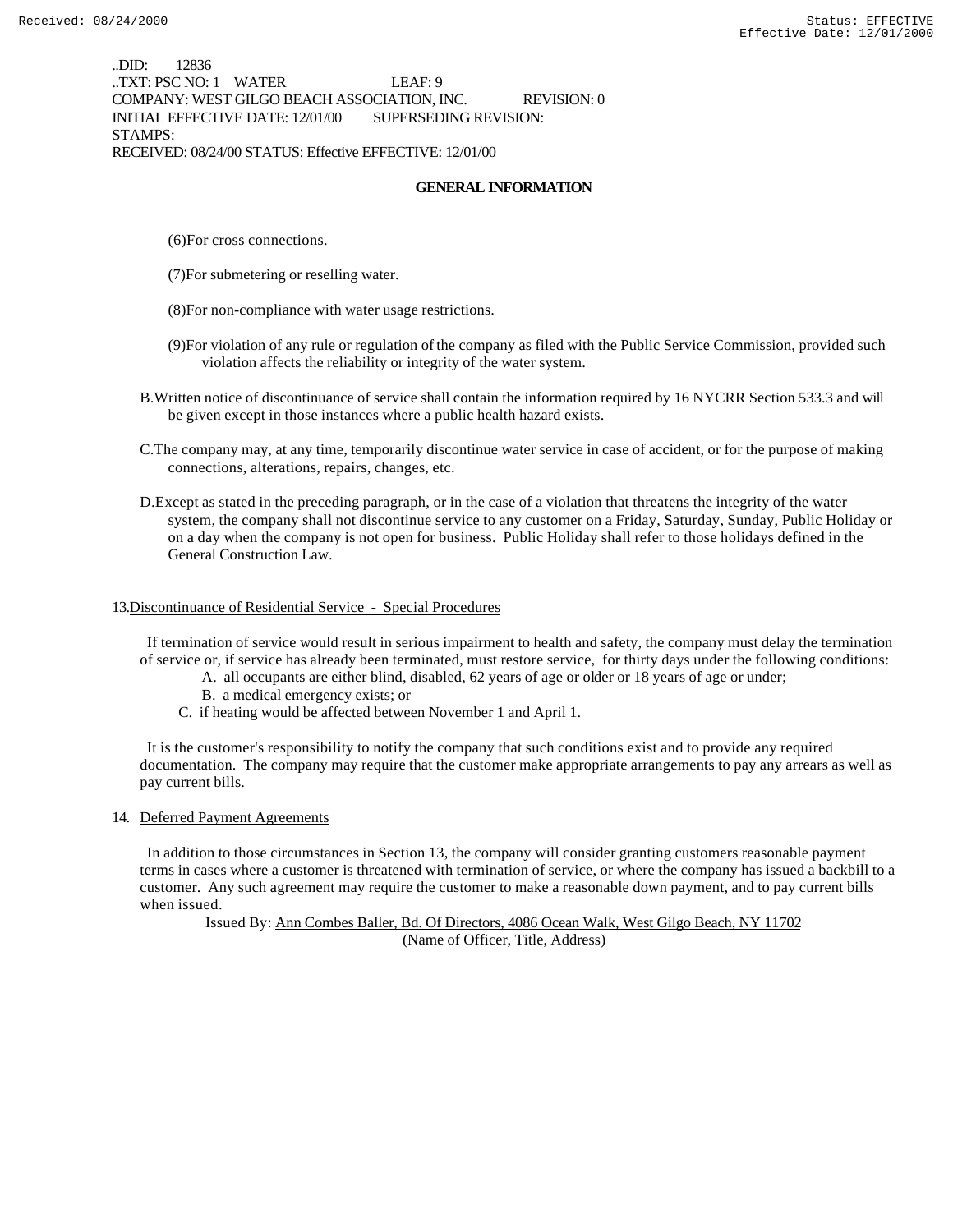## ..DID: 12837 ..TXT: PSC NO: 1 WATER LEAF: 10 COMPANY: WEST GILGO BEACH ASSOCIATION, INC. REVISION: 0 INITIAL EFFECTIVE DATE: 12/01/00 SUPERSEDING REVISION: STAMPS: RECEIVED: 08/24/00 STATUS: Effective EFFECTIVE: 12/01/00

# **GENERAL INFORMATION**

## 15. Complaint Handling Procedures

- A. The company will promptly investigate and evaluate all complaints received from customers regarding bills for service rendered or required deposits. The results of the company's findings will be reported to the customer. During the period of investigation and evaluation, service will not be discontinued, nor shall a new notice of termination be issued, provided, however, that the customer will be required to pay the undisputed portion of any balance due, which may include bills for current usage.
- B. After the completion of such an investigation, if the company determines that the disputed service has been rendered, or that the disputed charge or deposit is proper in whole or in part, the company may require that the full bill or deposit be paid. Appropriate notices of the determination shall be given to the customer, and where notice of discontinuance of service was previously sent, or is served with the determination, such notice shall include a statement advising the customer of the availability of the Commission's complaint handling procedures, including the address and telephone number of the Department's Consumer Services Division. Where prior notice of discontinuance was sent, company procedure provides for discontinuance of service if customer fails to pay the proper amount due and owing within 5 days after notice of the company determination was served personally on the customer or at least 8 days after mailing of the notice. Under no circumstances will discontinuance of service occur if so precluded by the Commission.
- C. In situations where the complaint procedures of the Commission have been invoked and it is determined that the disputed service has been rendered or that the disputed charge or deposit is proper and prior notice of discontinuance was sent, a customer's service will not be discontinued for failure to pay the amount found due and owing until at least 5 days after notice of the Commission's determination, where personal service is made, or at least 8 days after mailing of such a notice.

## 16. Restoration of Service

 A charge will be made to restore service after discontinuance at the member's request, for nonpayment or for violation of these rules.

 This charge or charges will be a rate agreed upon by the members of the Association and will appear on all written notices of discontinuation of service. Any member has the right to request that the Department of Public Service investigate the charges. Issued By: Ann Combes Baller, Bd. Of Directors, 4086 Ocean Walk, West Gilgo Beach, NY 11702 (Name of Officer, Title, Address)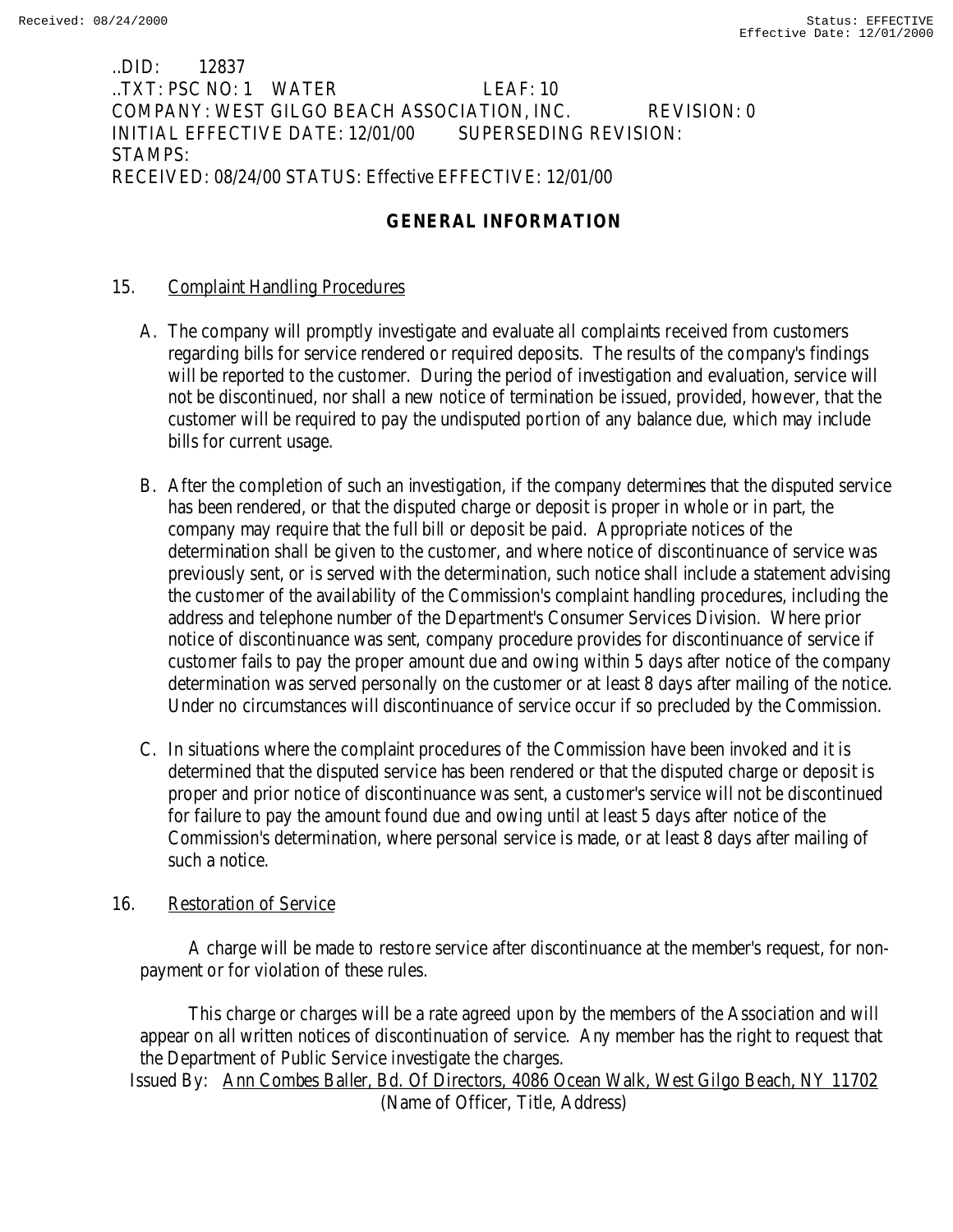### ..DID: 12838 ..TXT: PSC NO: 1 WATER LEAF: 11 COMPANY: WEST GILGO BEACH ASSOCIATION, INC. REVISION: 0 INITIAL EFFECTIVE DATE: 12/01/00 SUPERSEDING REVISION: STAMPS: RECEIVED: 08/24/00 STATUS: Effective EFFECTIVE: 12/01/00

# **GENERAL INFORMATION**

In a case where service is being restored after discontinuance for non-payment, the company may require full payment of all arrears as well as the restoration of service charge. If the company and the customer have entered into some form of payment agreement, the agreed upon down payment may be required before service will be restored.

If it becomes necessary to disconnect service at the main because of willful acts of a customer, the service restoration charge will include the actual costs incurred by the company to disconnect and reconnect the service.

### 17. **Interest on Customer Overpayments**

The company will provide interest on a customer overpayment as follows:

- A. A customer overpayment is defined as payment by the customer to the company in excess of the correct charge for water service supplied to the customer which was caused by erroneous billing by the utility.
- B. The rate of interest on such amounts shall be the greater of the unadjusted customer deposit rate or the applicable late payment rate, if any, for the service classification under which the customer was billed. Interest shall be paid from the date when the customer overpayment was made, adjusted for any changes in the deposit rate or late payment rate, and compounded monthly, until the date when the overpayment was refunded.
- C. The company will not pay interest on customer overpayments that are refunded within 30 days after such overpayment is received by the company.

## 18. Regulation

 All matters, rules and other situations concerning the rendering of water service which are not specifically covered herein or in a provision of the New York State Codes, Rules and Regulations and which are subject to the jurisdiction of the Public Service Commission, and for which a customer and the company cannot agree as to an equitable and fair solution will be referred to said Commission to be resolved. Either the customer or the company may request that a rule or provision of this tariff be changed for a particular situation.